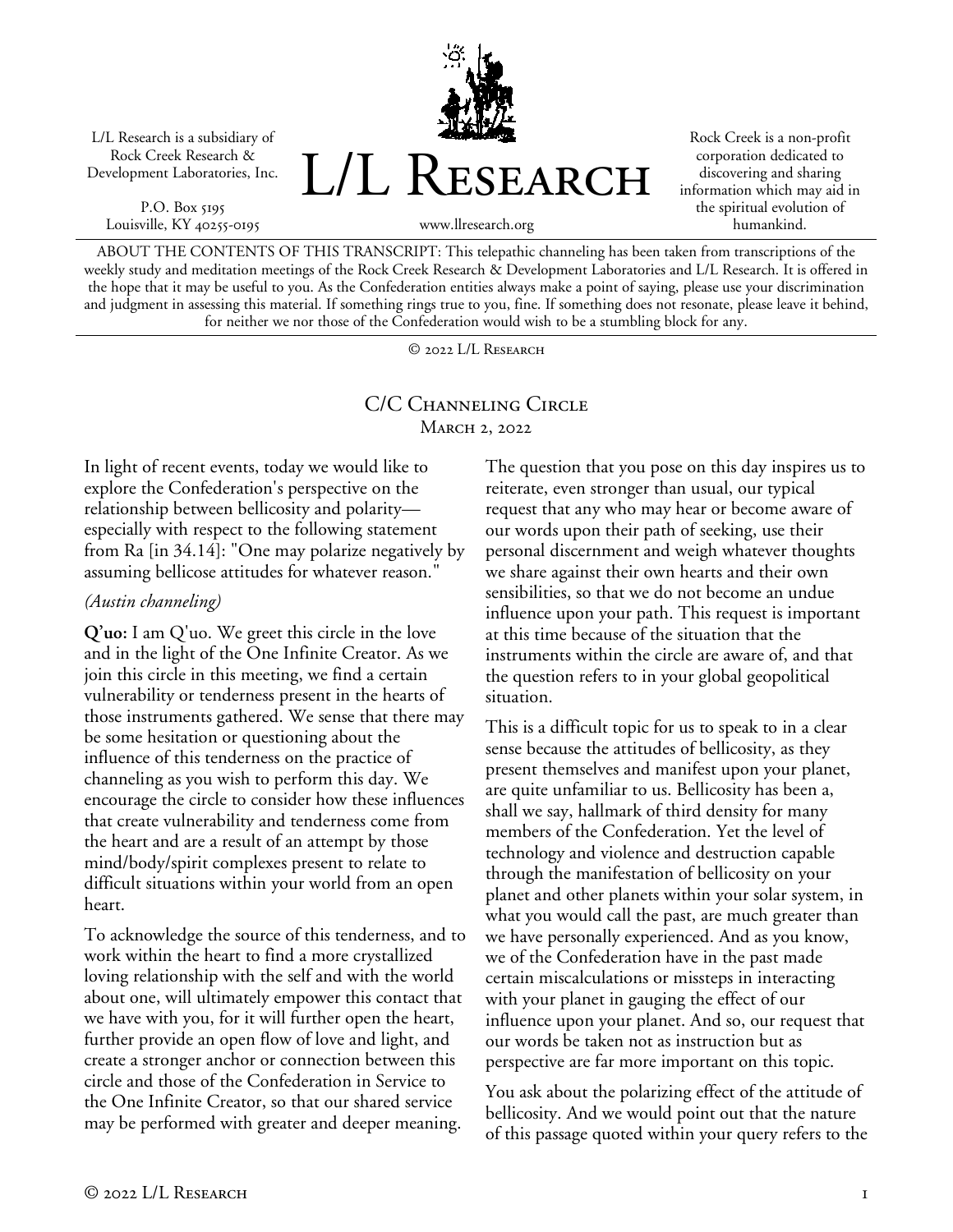polarizing effect of a moment, of a certain reaction that can be taken in response to the situation referred to within your query.

An entity can respond to aggression by taking an attitude of bellicosity - that attitude being the desire for war; the desire for revenge; the desire for returned destruction; returned pain; to pay back, as you might say, that which was given. Indeed, this attitude in a moment may polarize one towards the negative path. Yet we emphasize that, as we communicate this, it is not a moral judgment, but only a description of the metaphysical dynamics at play. For we find, as we interact with your planet and gain the perspective of the instruments within this circle, that such a reaction is quite common and understandable and seen by many as even necessary for the preservation of life. We, from our perspective, may be boggled by that perspective. Yet we offer you and any who take that perspective our own love and understanding, and encourage those who question these attitudes as you have in your query today, take note that polarity, as described by us, is a long journey through many lifetimes.

Any action taken in a single moment, any reaction to aggression or even kindness, does not indicate the polarity of an entity in its totality. We find it within the realm of possibility that even an entity well upon the positive path on your planet may find itself reacting to life-threatening aggression with attitudes of bellicosity. The more long-term implications upon the polarity of the entity maybe found more in how the entity, then, relates to that reaction when time has come to reconcile it within the self.

For those upon the negative path, by engaging with this bellicosity and discovering this deep passion within them to return warlike attitudes, one may find an awakened sense of life and passion. To pursue this further would then take that entity further along the negative path, realizing that this attitude can be used to increase one's own power and to control those about one.

<span id="page-1-0"></span>For an entity wishing to seek upon the positive path, one may look upon the reaction of bellicosity and use it to examine the self in the light of acceptance and love for both self and other self. This may be done by asking questions of the self. "What attitudes did I take because I was in fear, because I was threatened? Did certain situations cause my heart to

close? And if so, what can I learn about my own heart?"

This circle reflected earlier upon the cultural differences that perhaps are energized, encouraging one to relate more to those who share a similar culture and thus feel a stronger sense of obligation to protect, as opposed to those who look differently and who exist within a different culture. These attitudes are natural upon your planet and within your species. It is important for the self wishing to serve others not to judge the self for discovering these attitudes within the self. But it is the imperative of the positive seeker that, in discovering these attitudes within the self, love is brought within the self to transform the attitudes, to find ways in which the love of the Creator may be shared in greater ways, with more of your other selves, and with fewer barriers between the heart of self and the recognition of the heart of other self.

At this time, we would take leave of this instrument and transfer the contact to the one known as Gary. We are Q'uo.

**Gary:** Q'uo, [the volume of] my bell was set too low, that would have alerted Austin that the pre-divided time had concluded. So, if it works for you Q'uo, and for the previous instrument, I would just forego my time and ask the previous instrument, who was on quite a roll, to continue his channeling until the next bell rings, at which time the contact could transfer to the one known as Trisha, as also I'm fairly emotional and mentally occupied right now.<sup>[1](#page-1-0)</sup>

**Q'uo:** We are Q'uo. We thank you, my brother. We feel the need to offer the one known as Trish an opportunity to acknowledge and accept this proposal.

**Trisha:** Q'uo, I'm similarly feeling a bit too emotionally sensitive and maybe even weak, and I'm appreciating your ability to work through this instrument. So, I would also allot my time to the instrument known as Austin.

**Gary:** In which case, Q'uo, if it works for the instrument, you have the floor for another maximum twenty minutes.

 $\frac{1}{1}$  $1$  Due to a shortage of time during this meeting, the circle decided to set a timer for each instrument to give each instrument equal opportunity to channel. Things didn't go quite according to plan.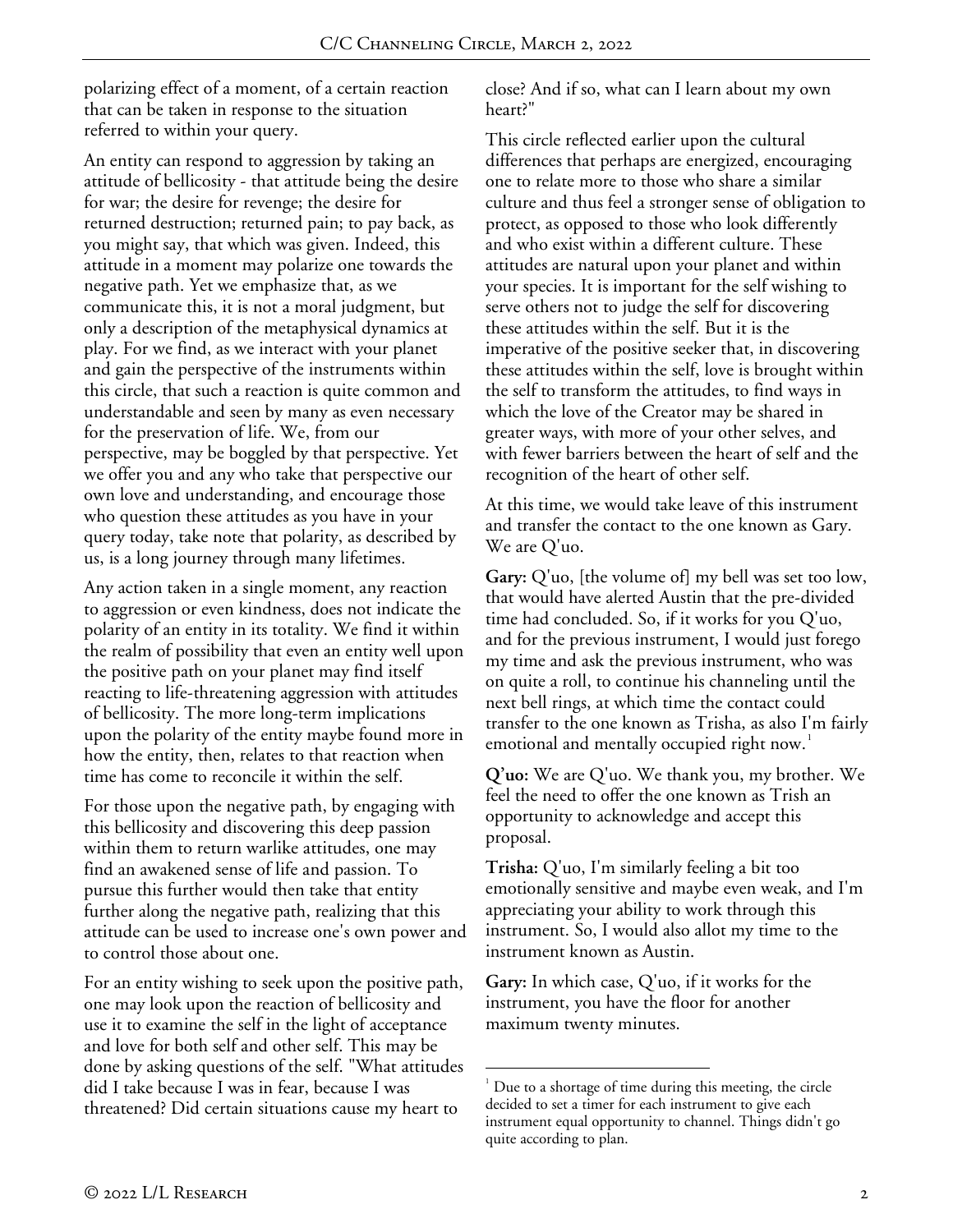**Q'uo:** We are Q'uo. We thank you. We will pause for a moment to allow this instrument to deepen its state.

## *[30-second pause]*

We are Q'uo, and we are again with this instrument. We will take a moment to acknowledge the emotion and depth of care expressed by this circle, and reflect that, as we sense it, the heightened sensitivity is similarly felt by many upon your planet at this time, who are aware of the situation of war and bellicosity as it has recently manifested.

We also take a moment to encourage the reflection of not just those within this circle, but all those who feel similarly to examine the present moment in which the significance of this event feels so powerful, and look to those biases and distortions within the self that cause this moment and this event to conjure such a reaction. For we, of the Confederation of Planets in Service to the One Infinite Creator, taking what you may call the long view of your planet, have witnessed many situations very similar to what has transpired in your recent days.

We mention this not to attempt to judge or shame any individual for feeling any particular reaction, but to encourage one to enter the heart where it has now been opened, to swim in these waters of emotion and allow it to flow freely, and in doing so, realize that the opportunity for this depth of feeling has been present in many ways and in many places within your lives and within the long history of your planet. That you feel these things now and not previously is not something to be discouraging or ashamed of, but rather the opposite—that there is now an opportunity to bring this emotion to bear, to allow it to fill your being, and to feel it in its entirety, is a blessing that you may take from your personal situation. Not to make light of the suffering that has encouraged this reaction, but that the catalyst of the suffering that you view has now landed effectively, and the potential to use this catalyst to open the heart more to discover deeper understanding of the self, and how the self may serve others, how one may come to relate to all other selves—this potential is now available in ways that it has not been in the past.

This, my friends, is how a seeker upon the positive path may reflect upon the nature of bellicosity within the self. For bellicosity necessarily requires

the self to create distortions and biases in order to view other self as less important, less significant, and less the Creator than the self.

We again emphasize that this reaction is not unusual. It is the entire purpose of third density to cast a spell of confusion, to allow the self to even consider that an other-self is not the Creator. And so, one may say that to react to such aggression with an attitude of bellicosity is indeed an appropriate response in third density, in the sense that that is what this density was designed to conjure within the self.

The overriding purpose of this design is to allow the self to make a choice within the mire of confusion. A moment such as this brings the potential for clarity. The strength of reaction allows for a potential pathway into the heart or a potential pathway to close the heart. And in these two pathways lies the choice that the third density was designed to promote, to place before the self.

We find innate within the question posed on this day another implied question of how one may relate to aggression in a positive sense without entering the attitude of bellicosity. Is it possible to protect the self and to protect other self from aggression while remaining positive?

We find this question an incredibly complicated topic to address through channeling circles such as this, for it requires an incredibly intimate perception of the self, and even of other self. For one to react to aggression with love in a way that still protects the self and other self requires one to know the self deeply and have shed many unconscious distortions that would fool yourself into thinking that they are acting out of love. Yet, in reality, they are acting from a place of survival, of instinct.

However, it is possible, my friends, if one has the bias towards protecting others, and they do so without engaging in attitudes of separation and see the aggressor as the Creator, and yet, do everything in their power to minimize harm in a situation, up to and including using similarly violent acts to prevent further harm, it is possible, yet a rare scenario upon your planet.

We emphasize that this is quite a rare occurrence. For as you may understand, this is an incredibly difficult attitude to maintain within the confusion of third density. For there are not only cultural biases,